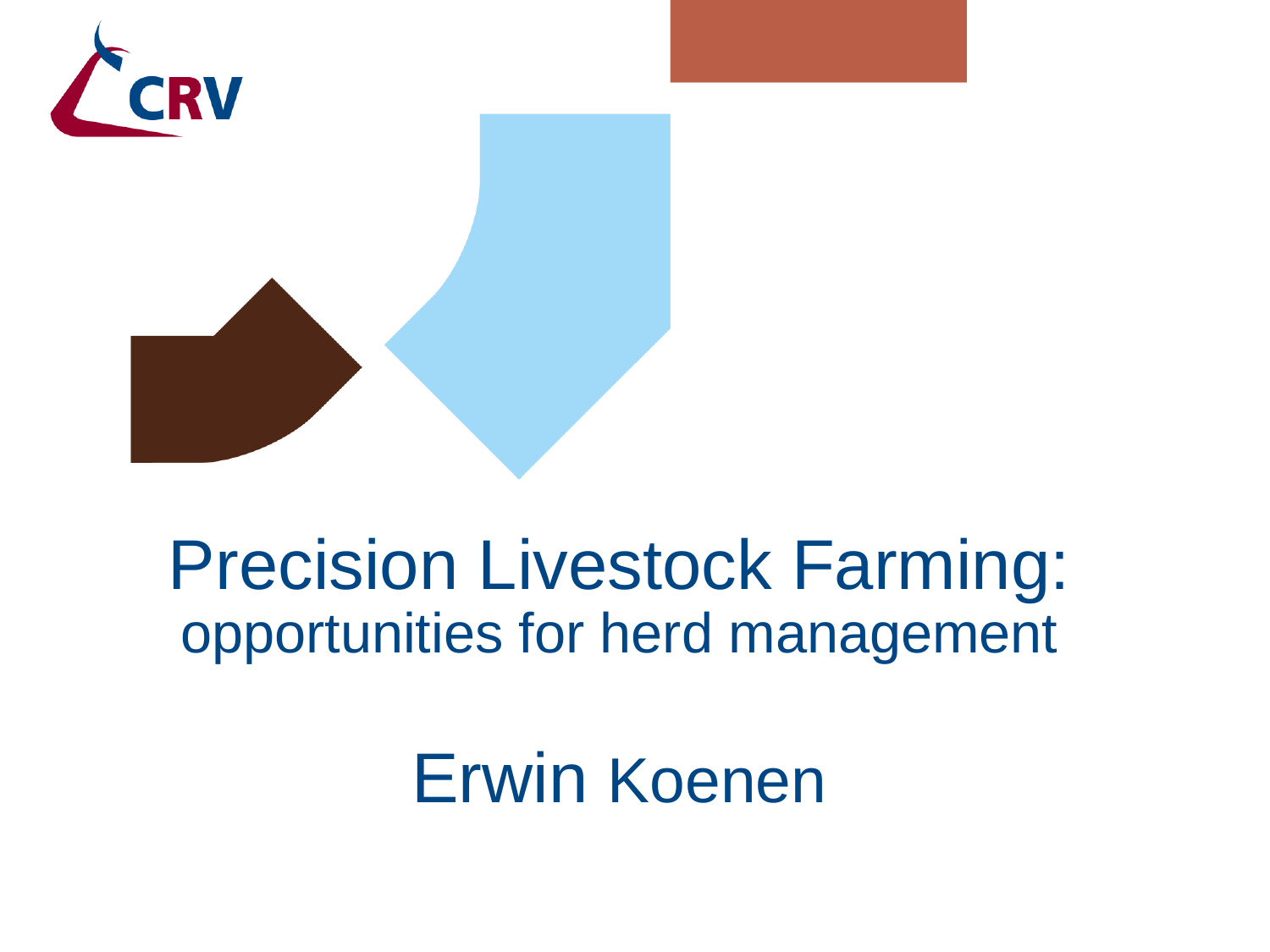## **CRV**

#### Cooperative herd improvement organisation

- genetics
- management information
- services









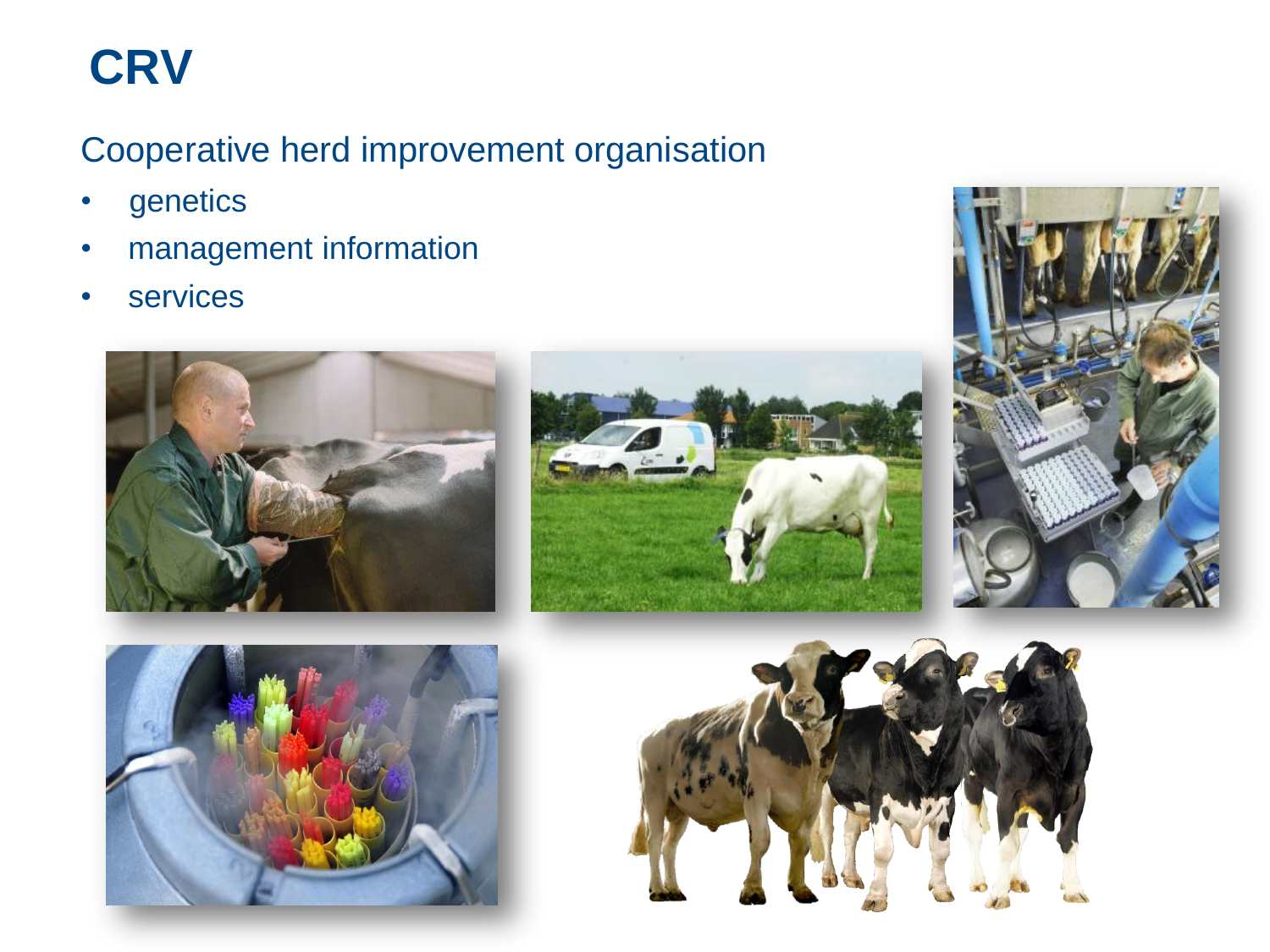### **Focus on herd management**

- Good herd management is key
- CRV helps farmers with solutions to improve herd performance
- How can Precision Livestock Farming create value?



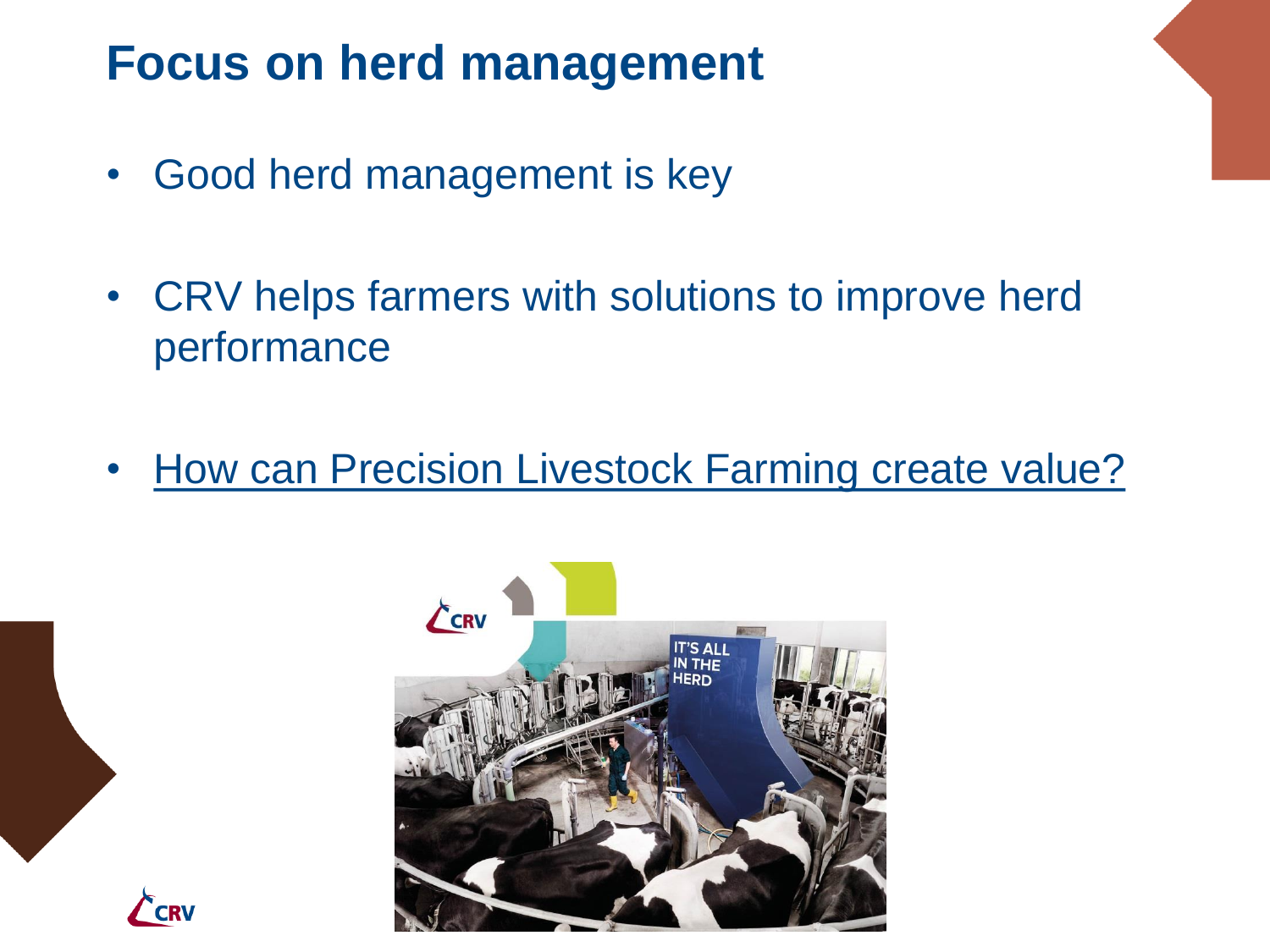### **Examples to create value for farmers**

1. Ovalert concept

using mature PLF technique within a total solution concept

2. SmartDairyFarming project

creating synergy and new innovations in production chain



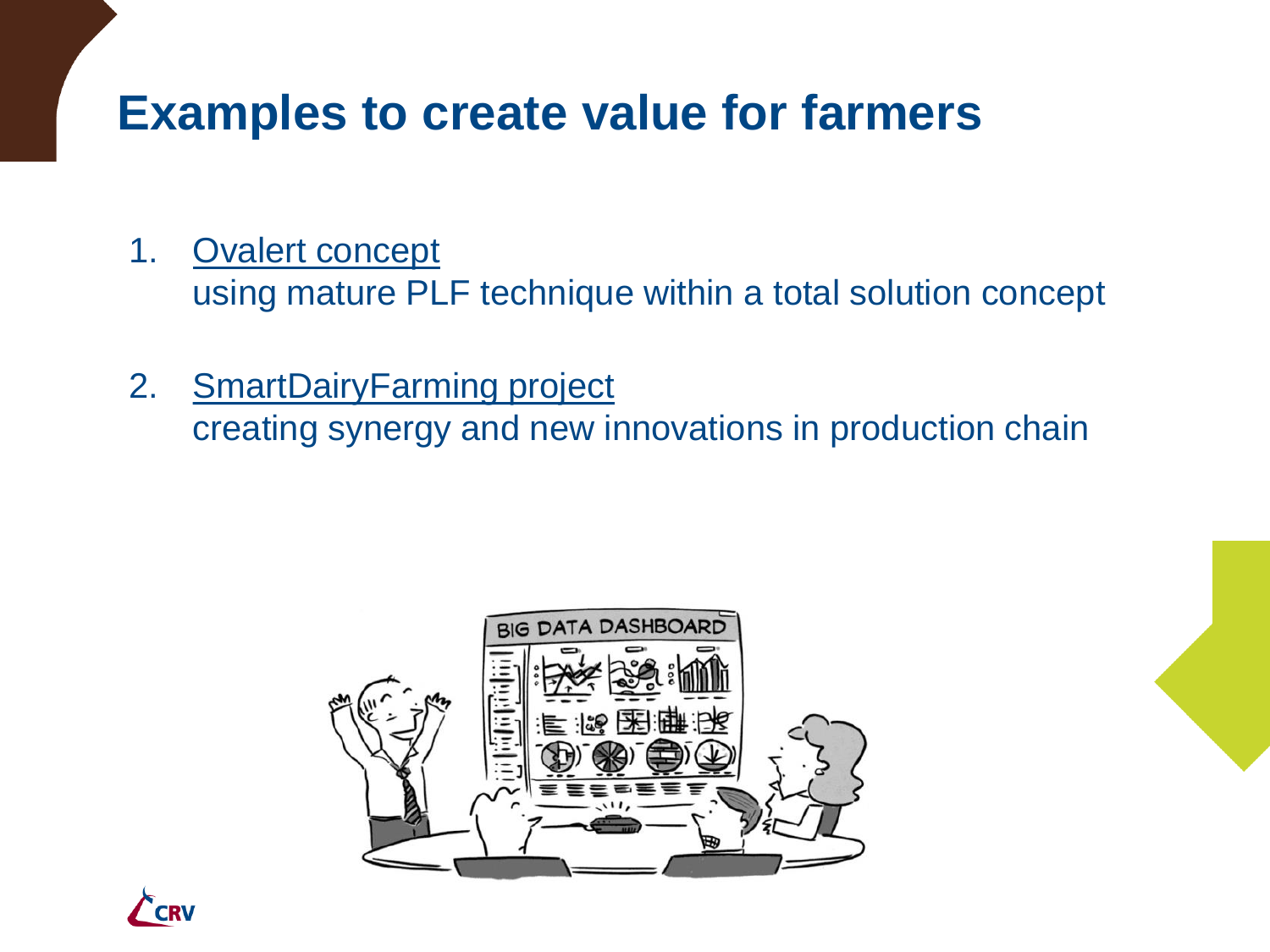## **1. Ovalert®**

- Focus on fertility management
- Reliable heat detection based on activity data
- Ovalert is an integrated fertility solution
	- partners provide sensor technology
	- CRV provides information, genetics and fertility services





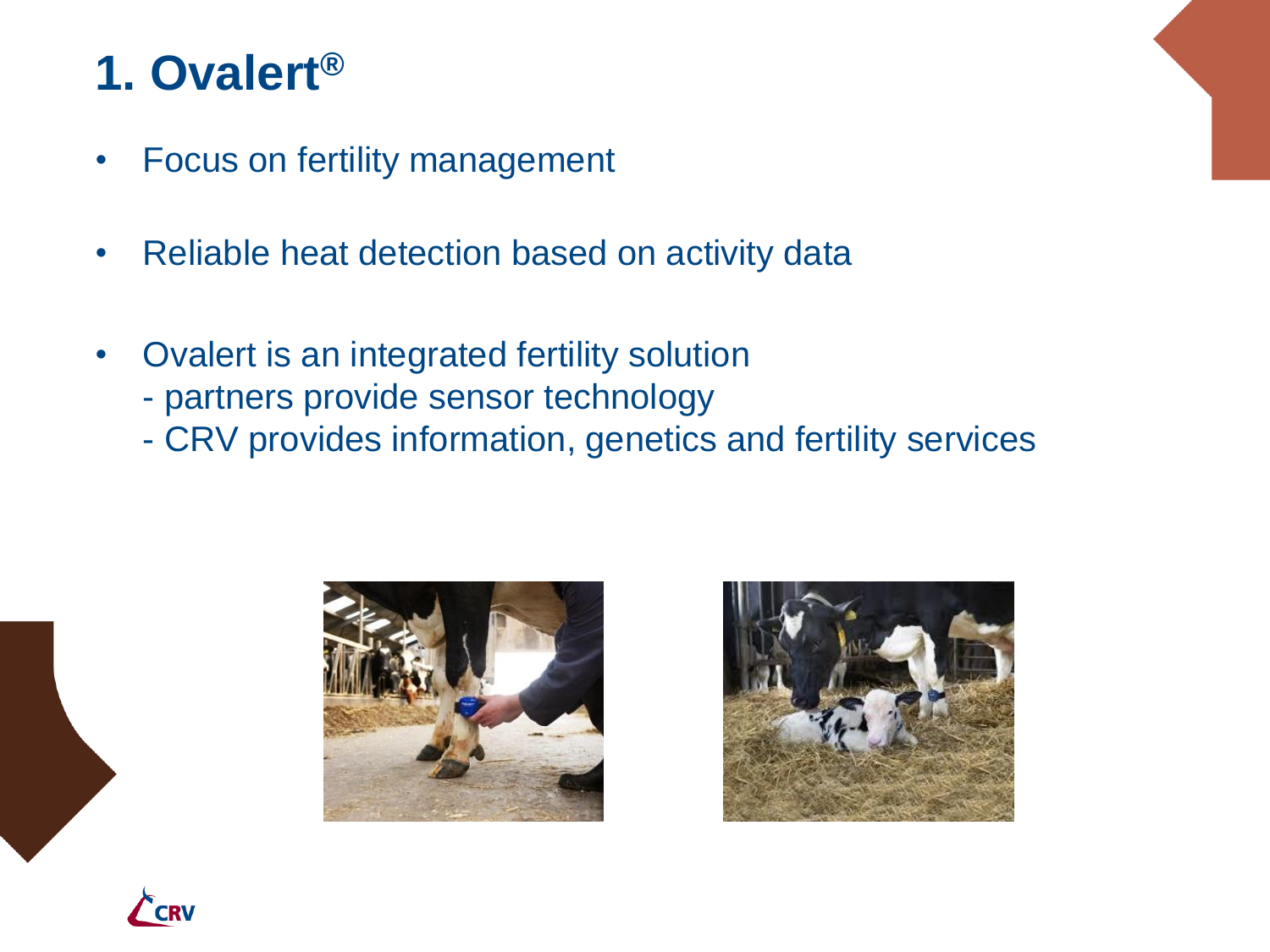

#### Activity sensors AI service Fertility consultancy



**Management** software Text msg Semen Pregnancy check Mating advice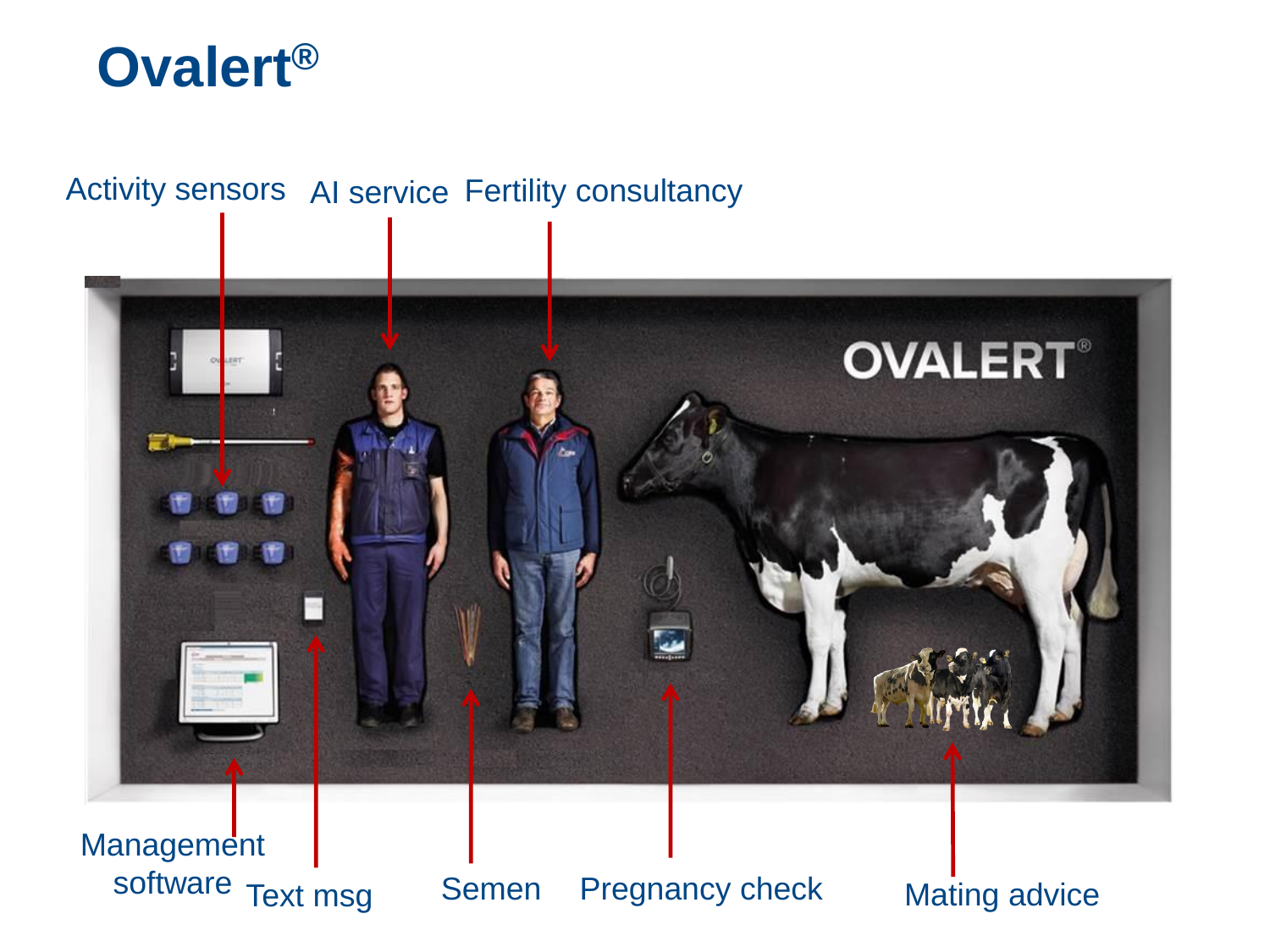## **2. SmartDairyFarming Project (2011-2014)**

#### Main objective

support farmers with their main herd management processes (young stock rearing, fertility and transition)

#### Large consortium

- 3 large farmer cooperatives
- 7 SME companies
- universities, research institutes, agricultural colleges
- 7 commercial dairy farms

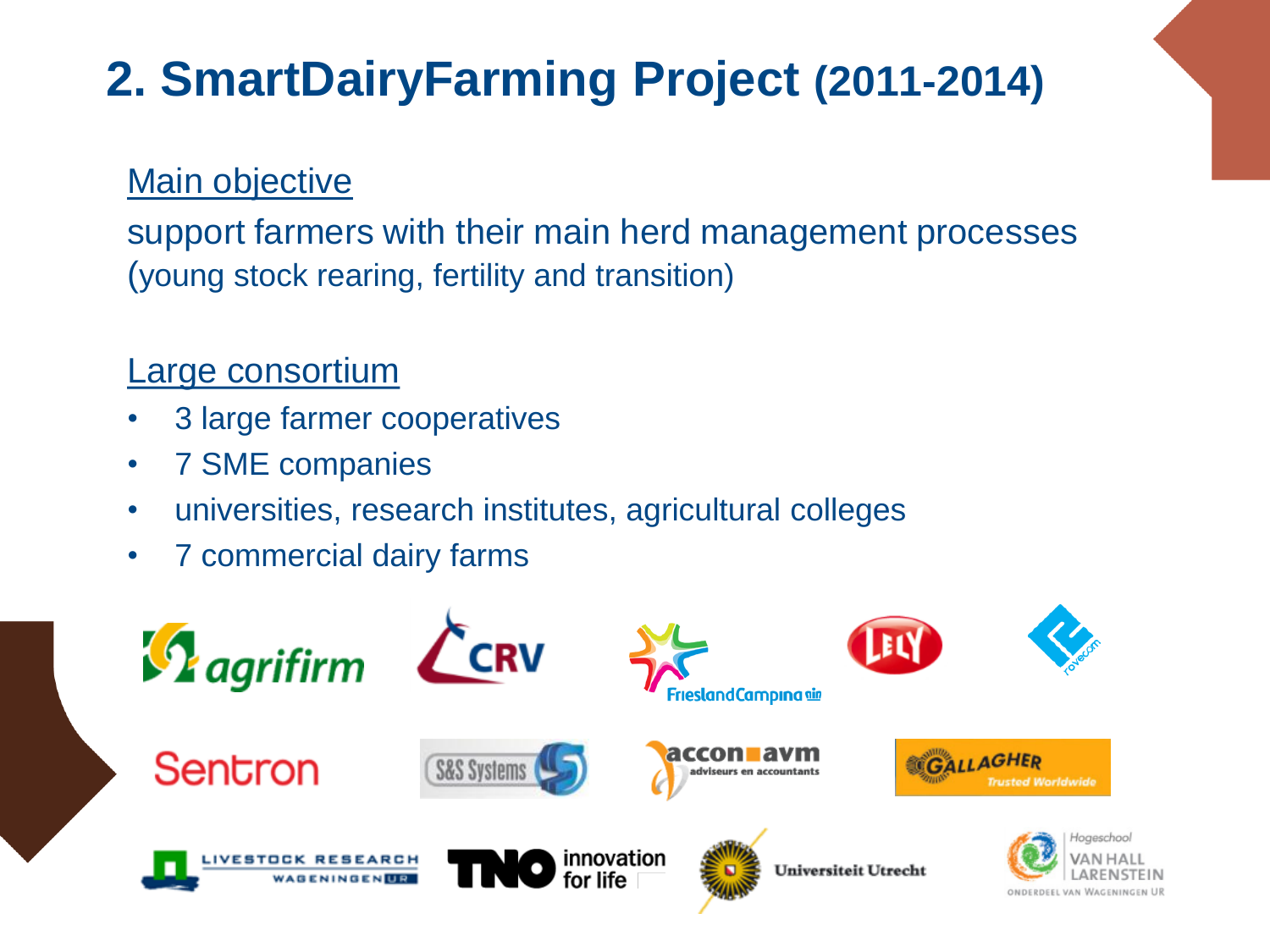## **SmartDairyFarming Project: results**

#### Improved sensor technology

- improved bolus to record rumen pH
- validation of body weight recording and activity sensors

#### Decision support

• improved standard operating procedures (SOPs)

### New concept infrastructure PLF data production chain

**InfoBroker** 



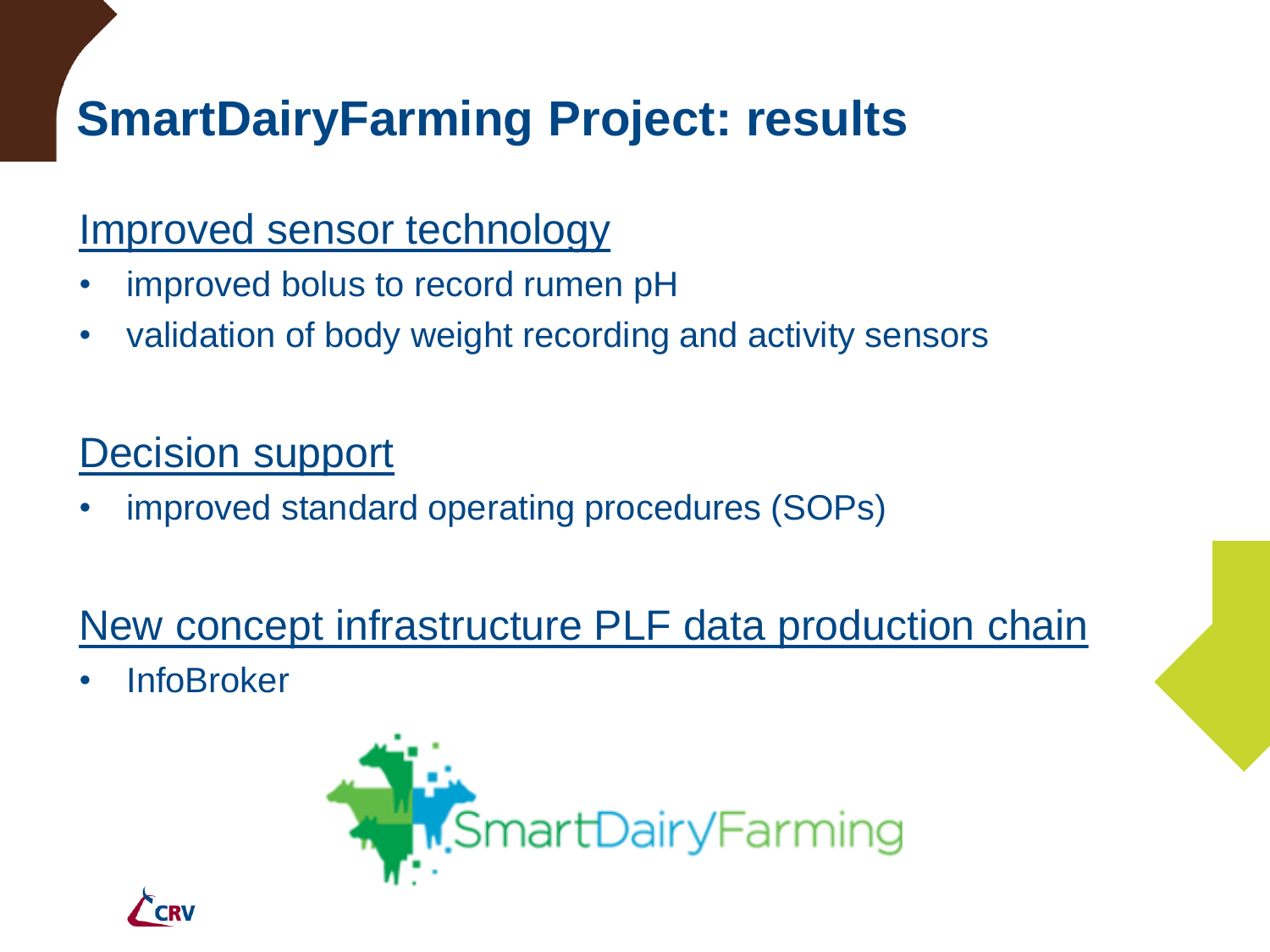## **InfoBroker concept**



- Aim: facilitate linking and using data
- Platform for data providers and users
- **A broker:** 
	- connects to data stored externally
	- no central database
- Current size:
	- 7 dairy farms / 1500 animals
- 20 sensors / 10 providers Model **Model** (milk yield, activity, body weight)
	- **Managed by nonprofit organisation**
	- **Business model** 
		- fixed fee (connections)
		- variable fee (pay-per-view)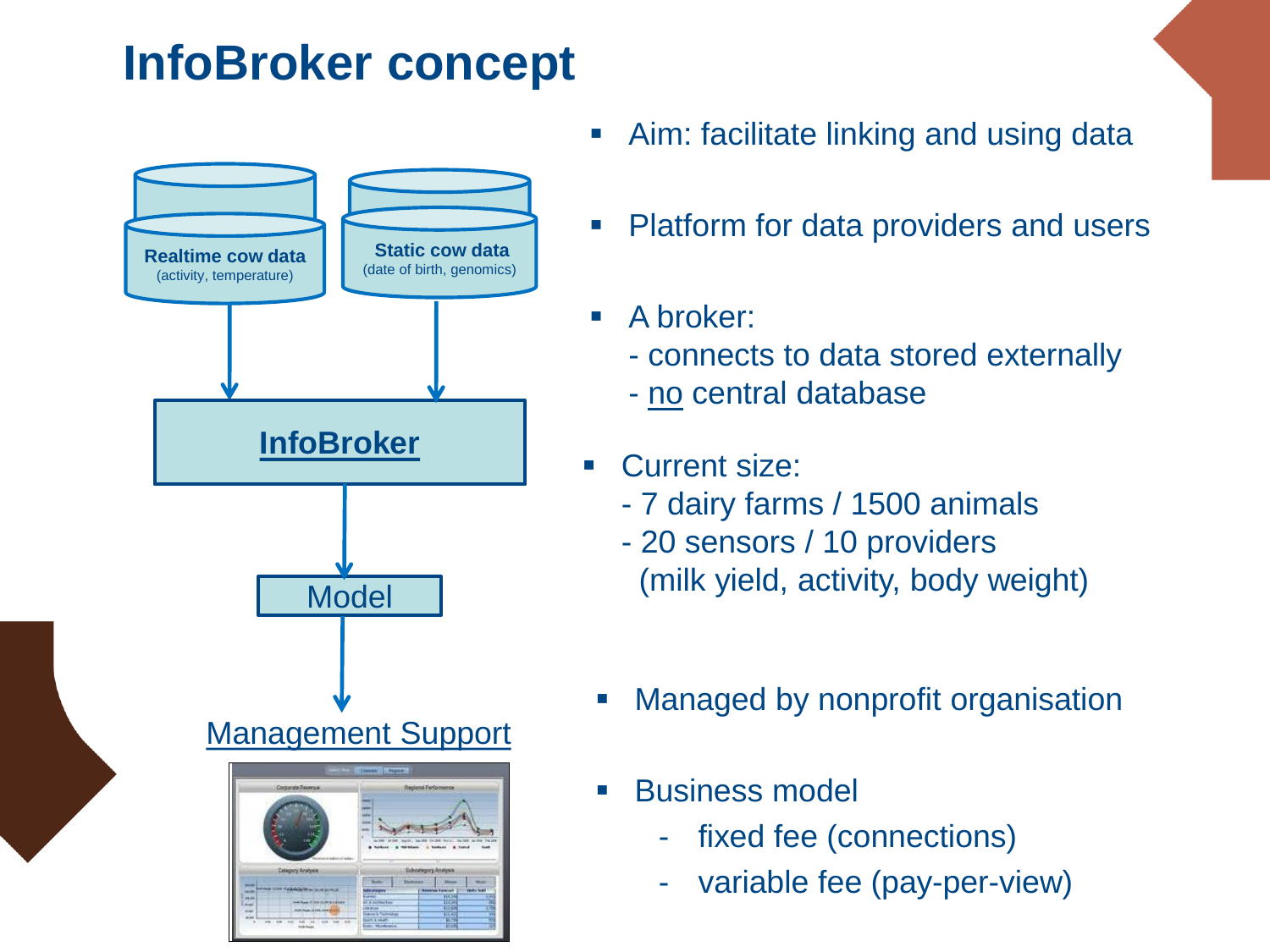## **Challenges**

#### Technical challenges

- new applications for more complex processes
- use genomic data: e.g. cow-specific feeding
- exploitation of big data

#### Commercial challenges

- closed *vs* open data platforms
- data ownership and privacy
- business models



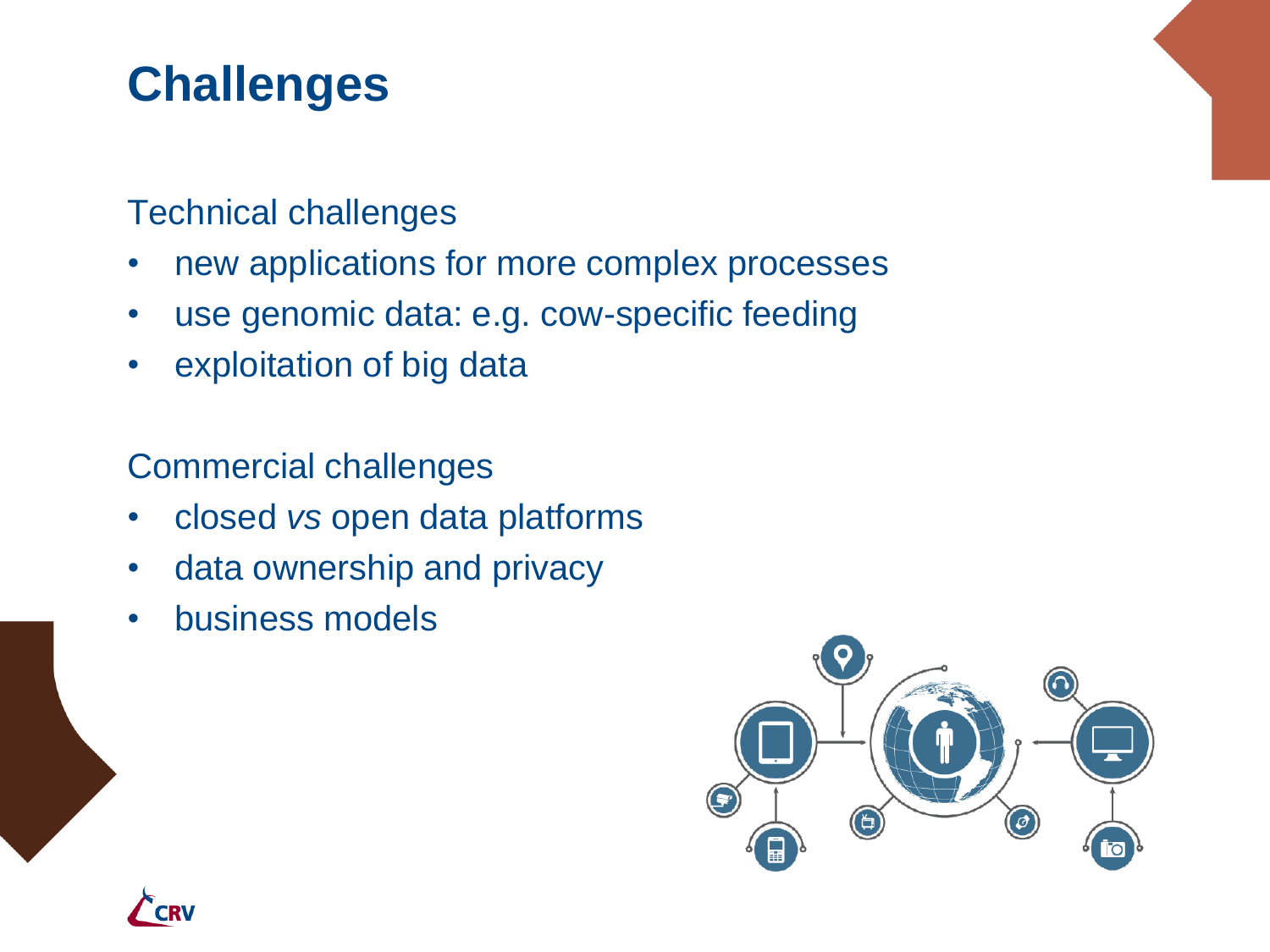### **Conclusions**

PLF creates value to current and future herd management

Implementation of PLF technology depends on

- value proposition (stand-alone *vs* total solution)
- collaboration at chain level

Further innovations will benefit from

- stronger focus on farmers' needs
- new techniques to analyse data
- exploration of new business models data